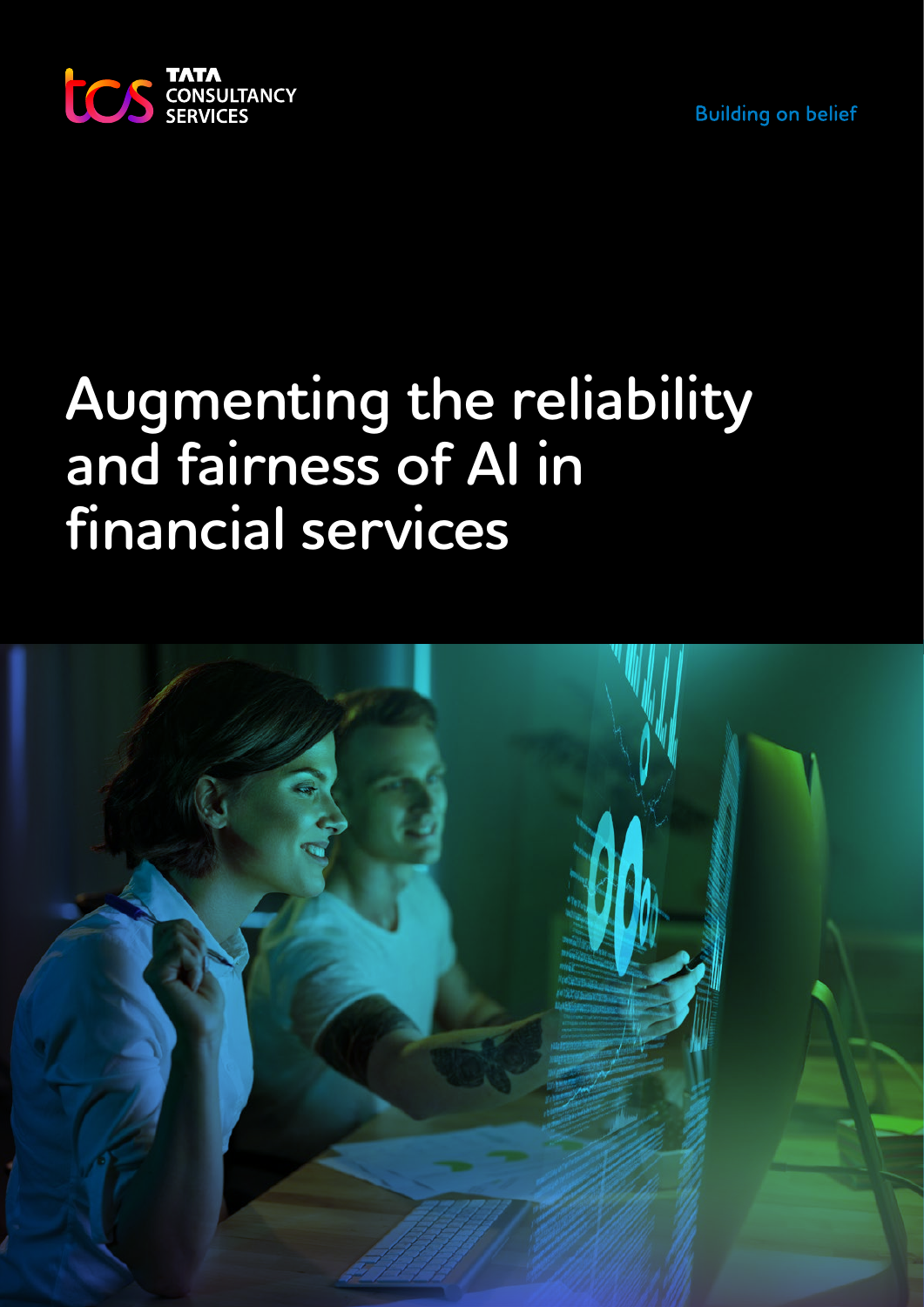### Abstract

The growing reliance on artificial intelligence<sup>1</sup> (AI) technologies has led to its rapid adoption across several functional domains in the financial services sector. While bringing significant business benefits and potential for innovation, AI has also added new dimensions of risks. Besides data privacy and security-related vulnerabilities, the prevalent lack of transparency in AI systems demands increased accountability and governance. With less-explainable and unfair outcomes that can create bias in models, global regulators recognize the black-box nature of risks posed by automated decision systems that can aggravate systemic impacts in the absence of sufficient governance mechanisms.

Regulatory formulations aimed to create governance standards and guidelines for managing AI risks are currently underway in different jurisdictions. As a part of their AI strategies, banks need to evaluate inherent risks and establish well-defined policies and governance frameworks to augment the transparency and reliability of AI systems. This white paper outlines how a robust governance framework can help banks harness the true potential of intended business benefits while prudently managing the associated risks.

#### AI: Propelling business innovation and efficiency in financial services

Given the prevalence of data and intelligence-driven ecosystems, financial institutions have been actively adopting AI and machine learning (ML) in diverse areas of their business. These include customer-focused products and services; customer profiling; risk management and capital allocation; investment and trading; regulatory compliance, as well as a few non-conventional areas such as data quality monitoring and document interpretation. When it comes to business innovations and productivity gains, AI is used in credit approval, product recommendation, product pricing, risk modeling, fraud detection, know your customer (KYC), anti-money laundering (AML), and regulatory data reporting, among others.

*<sup>[1]</sup> The term 'artificial intelligence (AI)' in this paper recognizes all associated cognitive and self-learning technologies – including machine learning (ML), natural language processing (NLP), and voice recognition among others.*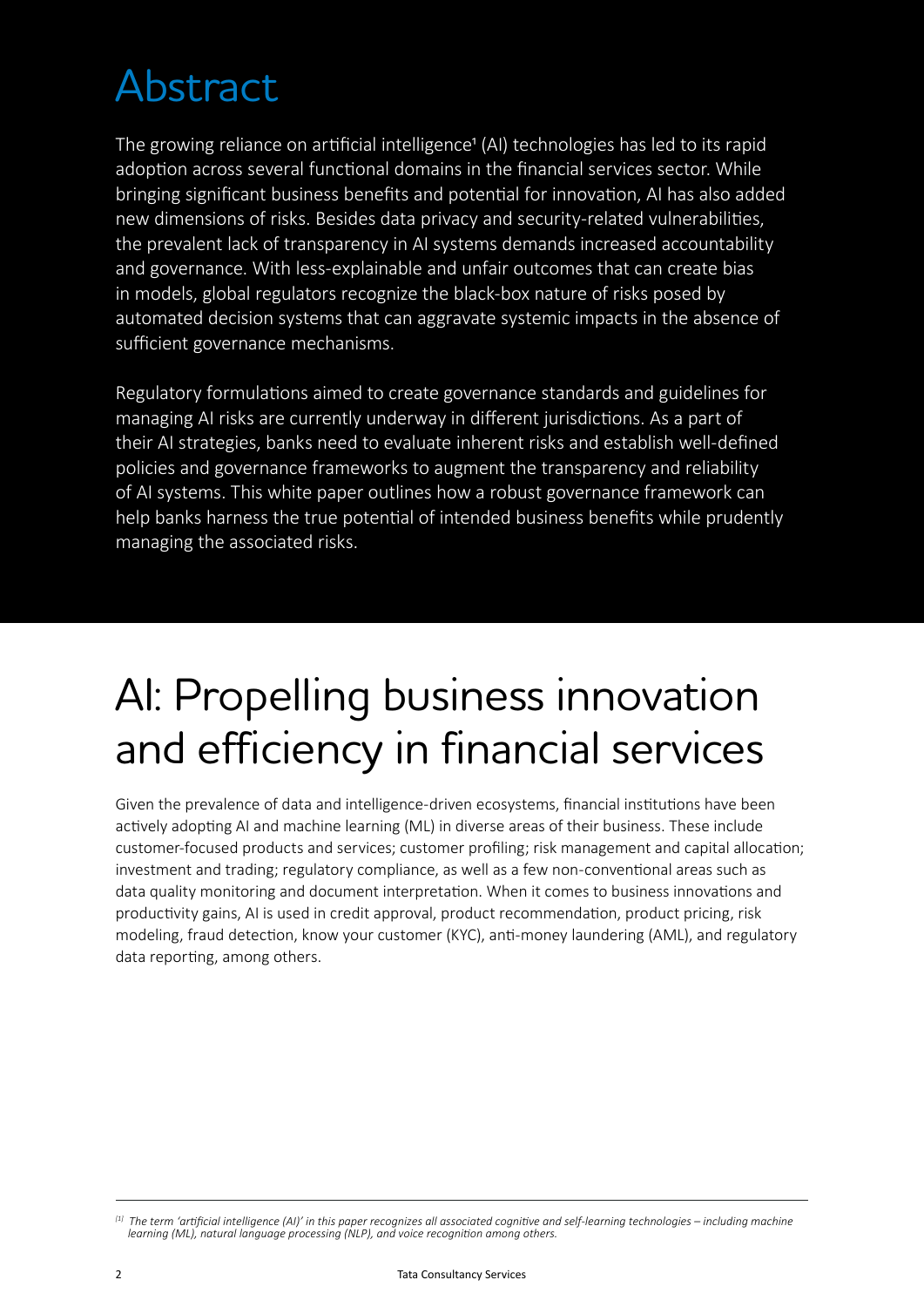#### Assessing the risks involved in automated decisions systems

While AI use cases promise significant innovation and opportunities for efficiency, it brings new vulnerabilities and unconventional risks such as inaccurate credit scores, improper product recommendations, denial of service, discriminatory pricing, and so on. The nuances of AI risks are hard to predict, interpret, and control immediately. If not sufficiently addressed, these risks can lead to unexpected consequences, both at the bank and the financial system level. Self-learning and adaptive methods may introduce discriminatory bias driven by age, gender, race, or social behavior patterns in models, due to lack of proper design and validation, and cause unfair and inequitable outcomes. AI risks are less obvious, hard to audit, and have limited explainability, and can therefore exacerbate data privacy, security, model governance, and third-party related risks.

As definitions and standards of risk categorization, risk mitigation, and governance norms evolve in the industry, newer dimensions of risks inherent to AI systems emerge across their lifecycle (see Figure 1).



*Figure 1: Risks involved in automated decisions systems*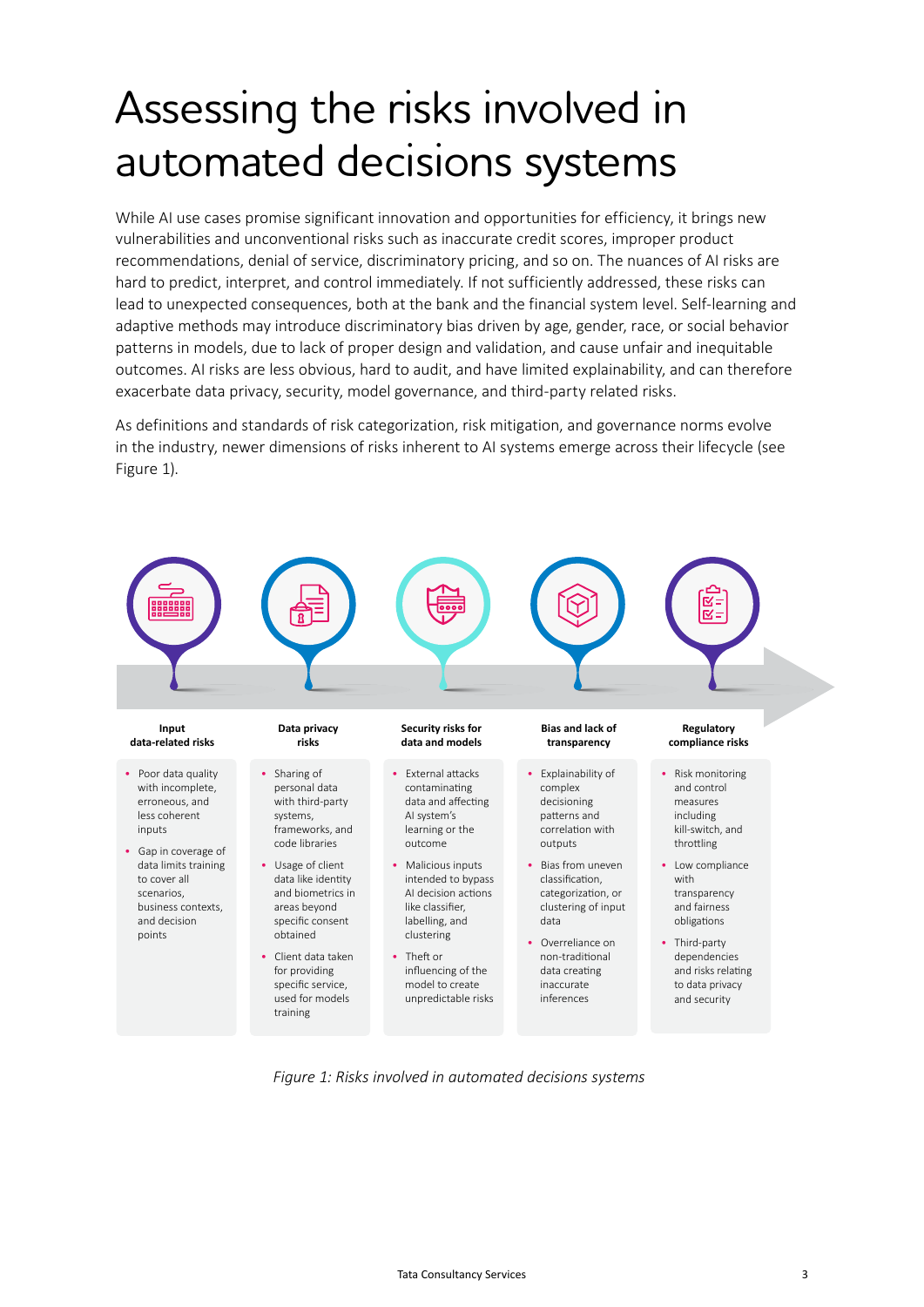### Emerging regulatory standards and frameworks

Considering the unpredictable nuances of risks involved in AI systems, regulatory focus primarily hinges on balancing the twin policy priorities of fostering innovation and technological advancements in the industry and ensuring sound and responsible adoption of technological capabilities to avoid potential systemic impact. Ensuring customer protection through fair and transparent decisions and safeguarding data privacy and cybersecurity become equally important considerations.

In recent times, global regulators have been formulating standards to establish accountability and governance for the prudent use of AI systems. The EU Harmonized Rules on AI, the UK ICO's Guidance on the AI Auditing Framework, the US Federal Trade Commission's Guidelines on Truth, Fairness, and Equity in the use of AI, and Singapore's Model AI Governance Framework are some of the notable regulatory frameworks. Their objective is to institutionalize a holistic governance framework encompassing the AI system and its functioning across the lifecycle - design, development, validation, and monitoring.

## Business adoption of AI use cases: Key impact for financial services firms

Financial institutions' AI adoption journey is largely driven by their business model, customer segment focus, product portfolio, and regulatory status, besides innovation ambitions. The proliferation of data (traditional and non-traditional) and the resultant mining of business insights and intelligence have accelerated the adoption of AI across a wide spectrum. Financial institutions must gain a broad-level understanding of AI-centric use cases in their specific business context, their adoption level along with associated risks, and degree of impact across key risk dimensions (see Table 1).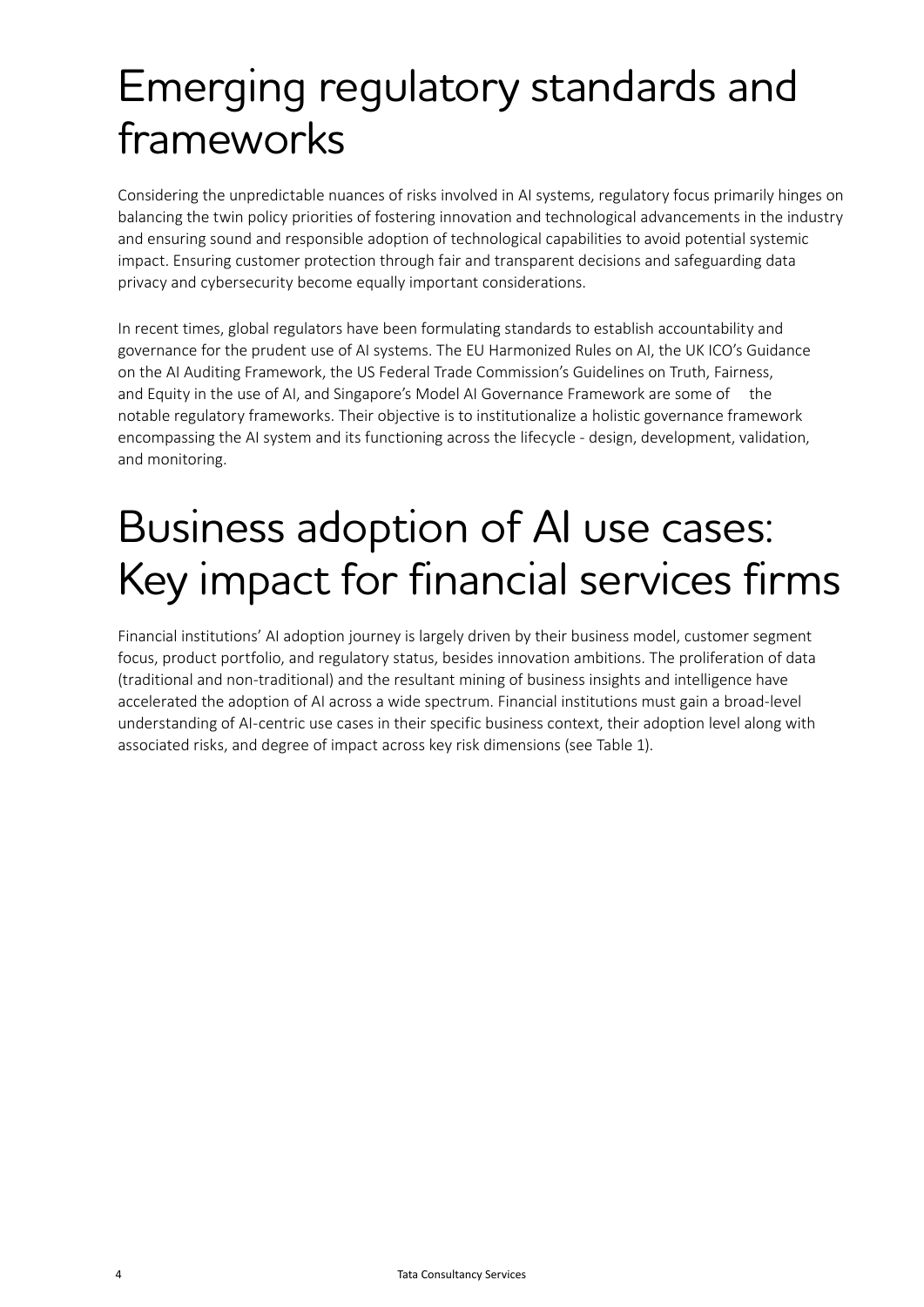| <b>Functions</b>                                                                                      | ΑI<br>dimension<br>or<br>maturity | Potential risk<br>impact                                                                                                 | <b>Risk factors</b>                             |                                           |                                                                                            |                                                                       |                                                     |
|-------------------------------------------------------------------------------------------------------|-----------------------------------|--------------------------------------------------------------------------------------------------------------------------|-------------------------------------------------|-------------------------------------------|--------------------------------------------------------------------------------------------|-----------------------------------------------------------------------|-----------------------------------------------------|
|                                                                                                       |                                   |                                                                                                                          | Input data<br>related risks                     | Data privacy<br><b>risks</b>              | <b>Security</b><br>risks for data                                                          | <b>Bias and</b><br>lack of<br>and models transparency                 | Regulatory<br>compliance<br>risks                   |
| Client<br>onboarding:<br>KYC, AML, and<br>due diligence                                               | Predictive<br>and<br>prescriptive | Higher false positive<br>and true negative<br>cases, biased<br>inferences, and<br>incoherent noise                       | Limited training<br>data coverage               | Leakage of<br>client sensitive<br>data    | Cybersecurity<br>and malicious<br>threats of<br>affecting data<br>and model<br>functioning |                                                                       | Low data quality<br>and auditability                |
| Credit appraisal:<br>Credit scoring,<br>loan approval,<br>and pricing                                 | Predictive                        | Incorrect<br>categorization,<br>imprecise credit and<br>risk assessment,<br>discriminatory pricing,<br>and service level | Undue weight to<br>non-traditional<br>data      | Data sharing<br>with third<br>parties     |                                                                                            | Uneven<br>clustering<br>with skewed<br>interpretation                 | <b>Limited</b><br>explainability of<br>outcomes     |
| <b>Client risk</b><br>monitoring:<br>Fraud detection,<br>default<br>prediction, and<br>early warnings | Predictive                        | Higher false positive<br>and true negative<br>cases, biased<br>inferences, and<br>incoherent noise                       | Limited training<br>data coverage               | Data sharing<br>with third<br>parties     |                                                                                            | Misconceived<br>cues guiding<br>pattern<br>deduction                  | Low data quality<br>and auditability                |
| Algorithmic<br>trading and<br>investment<br>strategies                                                | Predictive<br>and<br>prescriptive | Uncontrolled trading<br>behavior and wide-<br>market impacts                                                             | Low training on<br>dynamic data                 |                                           |                                                                                            | Complex<br>learning of<br>algorithms<br>and threshold<br>setting      | Missing controls<br>- kill switch and<br>throttling |
| Investment<br>advisory                                                                                | Prescriptive                      | Incorrect<br>categorization, biased<br>recommendations<br>with product<br>knowledge and risk-<br>mismatch                | Limited training<br>data coverage               | Usage of<br>data beyond<br>consented area |                                                                                            | Imprecise<br>decision of<br>risk appetite<br>and product<br>knowledge | Limited<br>transparency<br>for client<br>interests  |
| <b>Risk</b><br>management<br>and capital<br>provisioning                                              | Predictive<br>and<br>prescriptive | Unpredictability in<br>dynamic scenarios,<br>low reliability of<br>modeling outcome                                      | Imprecise<br>interpretation<br>of past trends   |                                           |                                                                                            | Disproportionate<br>weight to tail risks                              | Low correlation<br>and traceability<br>of outcomes  |
| Compliance:<br>Regulatory<br>data reporting<br>and trade<br>surveillance                              | Prescriptive                      | Imprecise rules<br>interpretation<br>and missing<br>Interconnectedness                                                   | Non-<br>harmonized<br>data limiting<br>linkages |                                           |                                                                                            |                                                                       | Low data quality<br>and auditability                |
| <b>Client services</b>                                                                                | Prescriptive<br>and<br>predictive | Preconceived<br>response levels with<br>profiling bias and<br>overlooking human<br>emotion                               | Low training for<br>human context               | Usage of<br>data beyond<br>consented area |                                                                                            | Risk of<br>manipulation<br>of human<br>interaction                    | Lower<br>explainability of<br>outcomes              |

High impact Moderate impact Basic or low impact

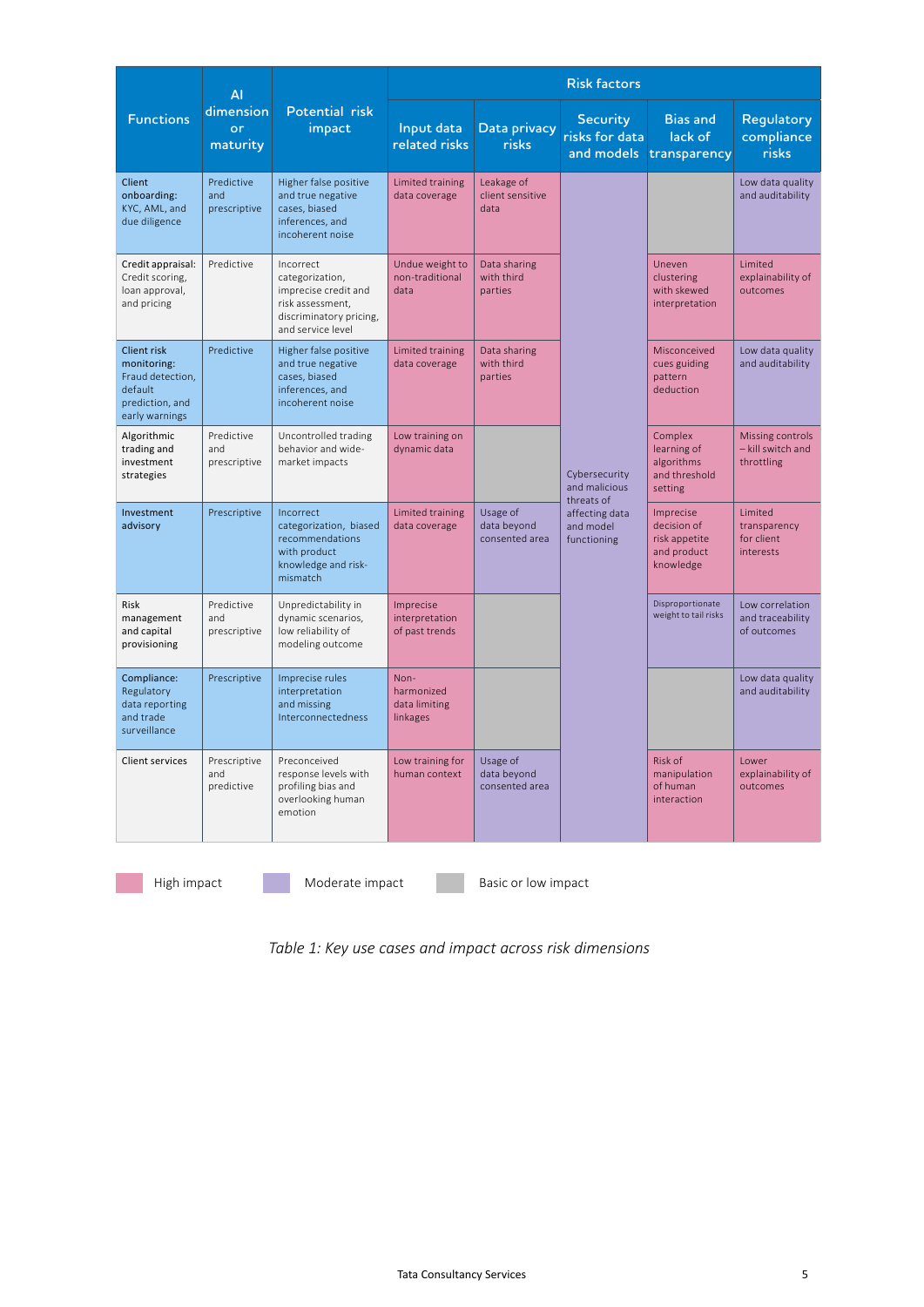### AI risk governance: How can financial institutions establish a sustainable framework?

Against the backdrop of evolving regulatory standards in the financial services industry, an enhanced governance framework for oversight of potential risks from AI systems is crucial in order to improve accountability, auditability, and transparency levels. As part of firms' AI-centric programs, a few critical imperatives need to be addressed on priority to holistically fulfill regulatory obligations. The imperatives include establishing appropriate risk management and control measures, policy and procedures, data governance, documentation, and record-keeping norms, alongside procedures for human oversight and transparent information to users (see Figure 2).

**Appropriate human-machine interface tools, for effective oversight by humans during the period in which the AI system is in use Document retention for stipulated period after AI systems have been placed on the market or put into service Establishing AI Risk governance Framing policy and procedures Augmenting data governance Documentation and record-keeping Conformity assessment and corrective actions**  • Risk assessment to identify and analyze foreseeable risks across the lifecycle of AI systems • Establishing model governance norms focused on accuracy, robustness, and security • Appropriate risk management measures, mitigation, and contingency plan and its validation Framing written policies, procedures, and instructions: • Strategy for regulatory compliance, conformity assessment, recalibrations, and modifications • Techniques and procedures for design. development, training test, validation, technical specifications, and data management Training, validation, and testing data subject to appropriate governance prac�ces: • For design choices, collection, preparation, examination of biases and possible data gaps • Safeguarding of personal data including technical limitation on the reuse • Technical documents covering elements of AI systems and process for design and development • Changes made through AI lifecycle and their regulatory conformity • Risk monitoring, control, and system performance • Logging and traceability of lifecycle functioning including incidents and misfunctioning • Systems to undergo the relevant conformity assessment (regulation specific) • Corrective actions for non-conforming systems • Recalibration of model and re-setting of control thresholds and contingency controls

*Figure 2: AI risk governance: Key imperatives*

#### Priorities of an AI risk governance framework

Financial institutions' AI risk governance model and supervision framework rests on the key pillars of people, process, and technology with distinct focus areas (see Table 2).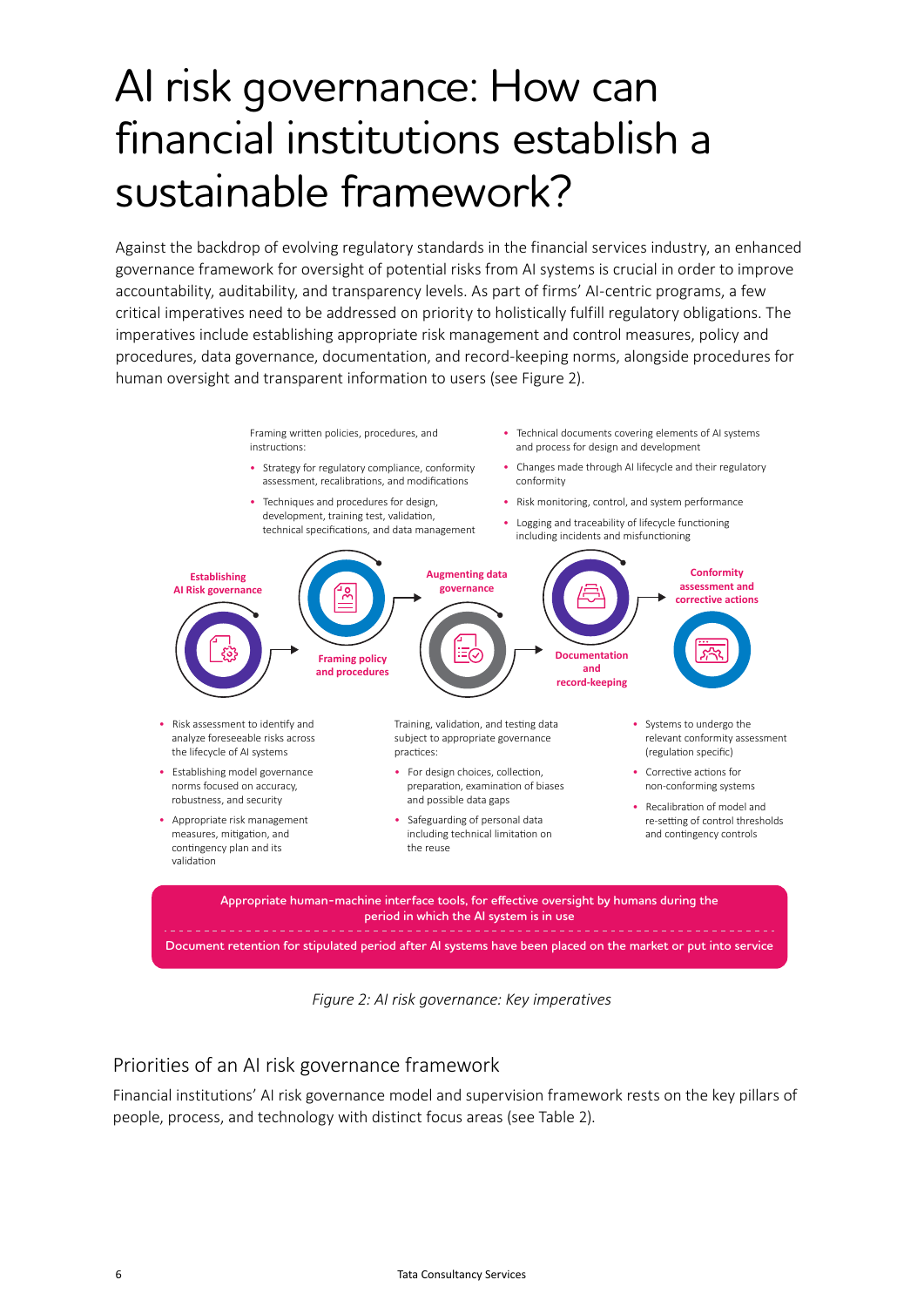| <b>Focus areas</b>                                      | People                                                                                                                                                                    | <b>Process</b>                                                                                                                                                                                                           | <b>Technology</b>                                                                                                                                                                |
|---------------------------------------------------------|---------------------------------------------------------------------------------------------------------------------------------------------------------------------------|--------------------------------------------------------------------------------------------------------------------------------------------------------------------------------------------------------------------------|----------------------------------------------------------------------------------------------------------------------------------------------------------------------------------|
| Risk management<br>policies and<br>practices            | Oversight and knowledge among<br>senior management, contextual<br>knowledge of AI model objectives,<br>outcomes, and risks                                                | Safeguarding customer rights; model<br>outcomes in-line with defined objectives;<br>identifying risk scenarios, mitigation<br>measures, and contingency controls, AI<br>remediation and recalibration                    | Evaluating third-party risks, model<br>design-related limitations and<br>addressing inherent biases, model<br>security and missing or non-<br>synchronized data handling         |
| Model risk<br>governance<br>and lifecycle<br>management | SME knowledge about model<br>objectives, outcomes, and risks,<br>model alignment with compliance<br>standards, accountability, and<br>coordination between involved teams | Model or algorithm selection - supervised,<br>unsupervised, reinforcement or transfer<br>learning; AI model development processes<br>and quality outlier handling; training and<br>testing data coverage and consistency | Architecture and components<br>landscape, technology patterns,<br>modern technology considerations,<br>infrastructure provisioning,<br>versioning, and documentation<br>controls |
| Data governance<br>and control                          | Stewardship, roles, and<br>responsibilities                                                                                                                               | Data policies and standards, data quality,<br>validation, and remediation process; PII<br>data handling and consent management;<br>metadata and lineage                                                                  | Data governance platform and<br>supervision capabilities, data quality<br>solution, data privacy protection<br>capabilities                                                      |
| Operational<br>supervision                              | AI model impacts on stakeholders,<br>operational controls and monitoring,<br>alerts for deviation in model output                                                         | Assessments and audits; human intervention<br>and review for high-risk areas; contingency<br>measures and AI remediation; continuous<br>monitoring                                                                       | Monitoring of outcomes for trend<br>analysis, human interface and review<br>features, collaboration platform                                                                     |

*Table 2: Key priorities of AI governance framework* 

### AI risk governance model

Establishing and enabling a governance foundation with guiding principles and control thresholds across key dimensions becomes a basic requisite for the optimized functioning of AI systems. A robust AI risk governance framework involves oversight of the AI model lifecycle, enterprise policies, and data governance norms across all the AI programs. To align with regulatory frameworks, the governance framework should spell out clear objectives, guidelines, and standard criteria for model adoption processes, monitoring, and control, besides data and model security aspects.

Resilient model governance and procedures covering functions like model validation, model quality testing, model monitoring, model output analysis (explainable outcomes), and trends need to be outlined. To avoid known or unknown risks and mitigate their unwanted consequences, the model governance guidelines must consider business objectives, decision consequences, data patterns, testing adequacy, data privacy, and security aspects.

In terms of cybersecurity, the governance framework must consider risk scenarios across model and data protection, model extraction attacks, and training data poisoning. Additionally, laying down overall assessment and audit processes is critical to swiftly identify and remediate gaps. To drive the well-tuned functioning of AI governance, business groups should closely work with data governance teams and ensure that data quality, metadata management, and data traceability norms are fully adhered to.

#### Augmented data governance for de-biasing and improved accountability

Data being the most critical element in the design of AI models and their training, the effectiveness of an AI system is completely dependent on sound data quality and a governance framework. Augmented data governance processes can boost the learning capability of AI models and eliminate data-induced biases to produce fair and consistent outcomes. This necessitates a drastic shift in key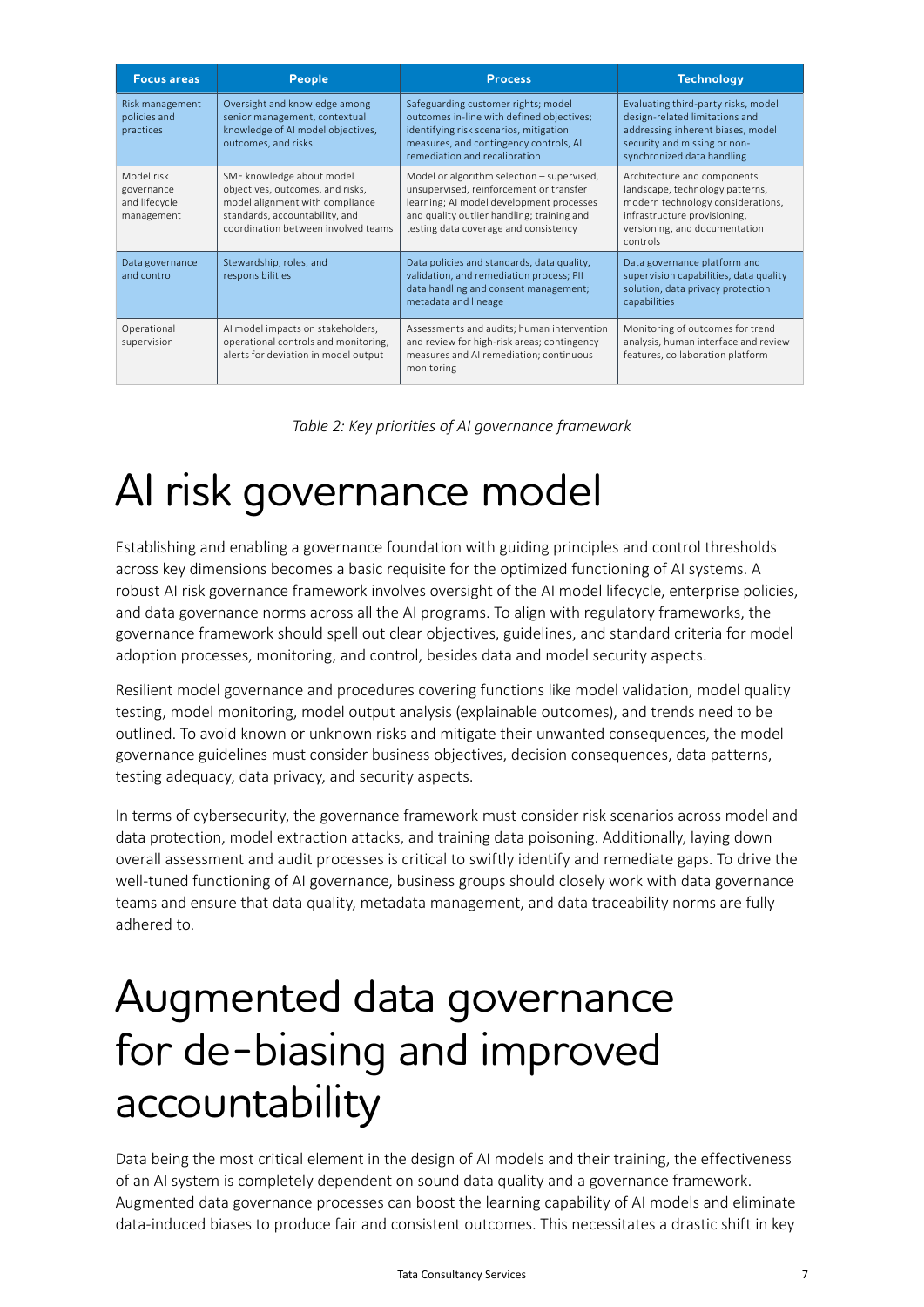dimensions of data management processes for effective planning, provisioning, and accessibility of requisite datasets across the AI lifecycle. These dimensions include:

- Data coverage: Usage of full or partial synthetic data to extend conditions variability, undiscovered scenarios, and outliers' coverage.
- Data quality: Automated monitoring, remediation, and dashboarding for aberrations and unusual patterns.
- Data traceability and control: Establishing lineage of data used in training, testing, and validation. Metadata management can identify the source and context efficiently.
- Data protection: Simulated and synthetic data creation for the training and testing of AI models to overcome data usage restrictions.

#### Conclusion

AI adoption is fast emerging as a strategic imperative for financial institutions, given its ability to help tailor personalized customer experience. In addition, as banks move to ecosystem business models, reliance on AI to unlock the power of data insights from varied sources will only increase. However, AI risks pose complex challenges; to overcome them, financial institutions must ensure that AI systems comply with evolving regulatory guidelines as well as risk management standards and tolerance limits. To this end, financial institutions must establish a foundational AI framework with robust governance to exploit AI-led innovations, gain an edge in the market, and march ahead of the competition.

#### About the authors

Indra Chourasia is an industry advisor in the Chief Data Officer (CDO) Strategic Initiative group of the Banking, Financial Services, and Insurance (BFSI) business unit at TCS. With over 25 years of global experience in business and IT advisory and implementation projects, he designs solution offerings and drives thought leadership and client engagements in capital markets. Indra has a Bachelor's degree in Civil Engineering from Nagpur University, India, and a Master's degree in Financial Management from Magadh University, India.

Sivagurunathan Ranganathan is a chief architect in the Chief Data Officer (CDO) Strategic Initiative group of the Banking, Financial Services, and Insurance (BFSI) business unit at TCS. With over 23 years of experience in the data and analytics domain, he is involved in consulting, architecting solutions, and implementing large programs for global banks and insurers. He has a Bachelor's degree in Electronics and Communication Engineering from Madras University, India, and an MBA from Annamalai University, India.

Prab Pitchandi is the global head of Chief Data Officer Initiatives in the Banking, Financial Services, and Insurance (BFSI) business unit at TCS. He has over 25 years of experience in the BFSI space. In his current role, he works with financial services institutions to enable them to become data-driven organizations, create an automated and contextual data foundation, and derive value from data assets. He has developed many innovative solutions enabling new business models and reimagination of business processes. In his previous role as head of Capital Markets Consulting and Solutions, he specialized in capital markets and risk management. He has led many front-to-back transformations and regulatory programs for leading Wall Street firms and has been involved in setting up new business functions in global banks.